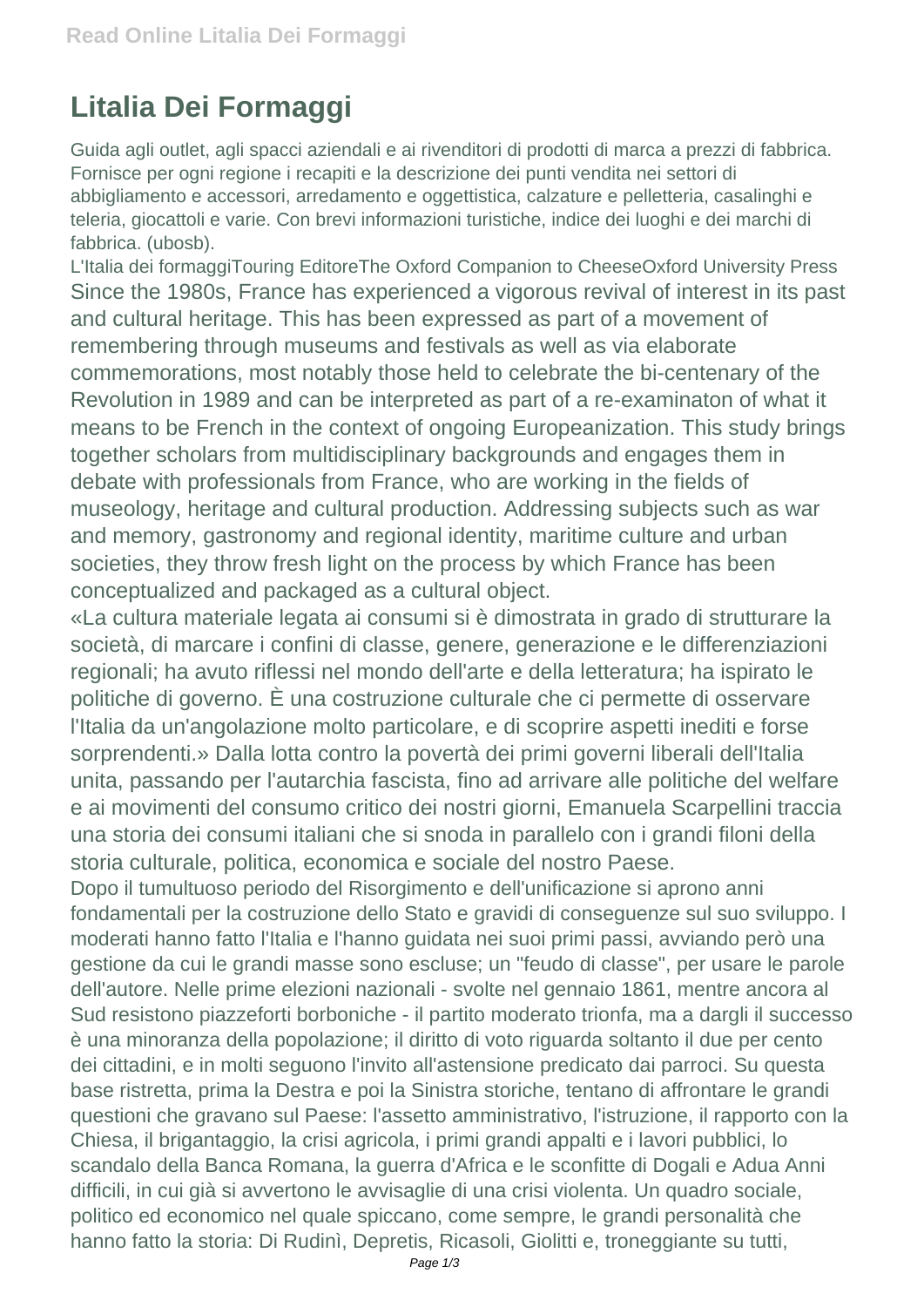## **Read Online Litalia Dei Formaggi**

l'imponente figura del conte di Cavour. Montanelli, con competenza e maestria, ci regala l'affresco di un periodo che preannuncia molti aspetti dell'Italia contemporanea. Winner of the 2017 James Beard Award for Reference & Scholarship The discovery of cheese is a narrative at least 8,000 years old, dating back to the Neolithic era. Yet, after all of these thousands of years we are still finding new ways to combine the same four basic ingredients - milk, bacteria, salt, and enzymes - into new and exciting products with vastly different shapes, sizes, and colors, and equally complex and varied tastes, textures, and, yes, aromas. In fact, after a long period of industrialized, processed, and standardized cheese, cheesemakers, cheesemongers, affineurs, and most of all consumers are rediscovering the endless variety of cheeses across cultures. The Oxford Companion to Cheese is the first major reference work dedicated to cheese, containing 855 A-Z entries on cheese history, culture, science, and production. From cottage cheese to Camembert, from Gorgonzola to Gruyère, there are entries on all of the major cheese varieties globally, but also many cheeses that are not well known outside of their region of production. The concentrated whey cheeses popular in Norway, brunost, are covered here, as are the traditional Turkish and Iranian cheeses that are ripened in casings prepared from sheep's or goat's skin. There are entries on animal species whose milk is commonly (cow, goat, sheep) and not so commonly (think yak, camel, and reindeer) used in cheesemaking, as well as entries on a few highly important breeds within each species, such as the Nubian goat or the Holstein cow. Regional entries on places with a strong history of cheese production, biographies of influential cheesemakers, innovative and influential cheese shops, and historical entries on topics like manorial cheesemaking and cheese in children's literature round out the Companion's eclectic cultural coverage. The Companion also reflects a fascination with the microbiology and chemistry of cheese, featuring entries on bacteria, molds, yeasts, cultures, and coagulants used in cheesemaking and cheese maturing. The blooms, veins, sticky surfaces, gooey interiors, crystals, wrinkles, strings, and yes, for some, the odors of cheese are all due to microbial action and growth. And today we have unprecedented insight into the microbial complexity of cheese, thanks to advances in molecular biology, whole-genome sequencing technologies, and microbiome research. The Companion is equally interested in the applied elements of cheesemaking, with entries on production methodologies and the technology and equipment used in cheesemaking. An astonishing 325 authors contributed entries to the Companion, residing in 35 countries. These experts included cheesemakers, cheesemongers, dairy scientists, anthropologists, food historians, journalists, archaeologists, and on, from backgrounds as diverse as the topics they write about. Every entry is signed by the author, and includes both cross references to related topics and further reading suggestions. The endmatter includes a list of cheese-related museums and a thorough index. Two 16-page color inserts and well over a hundred black and white images help bring the entries to life. This landmark encyclopedia is the most wide-ranging, comprehensive, and reliable reference work on cheese available, suitable for both novices and industry insiders alike.

Innumerevoli e indelebili sono i segni che il Medioevo ha impresso nel territorio del nostro Paese: singole architetture, civili o religiose che siano, spesso grandiose, così come interi centri storici. La ricostruzione, sia pure a grandi linee, di una geografia storica che si dispiega per più di un millennio, dalla caduta di Roma (476) alla scoperta